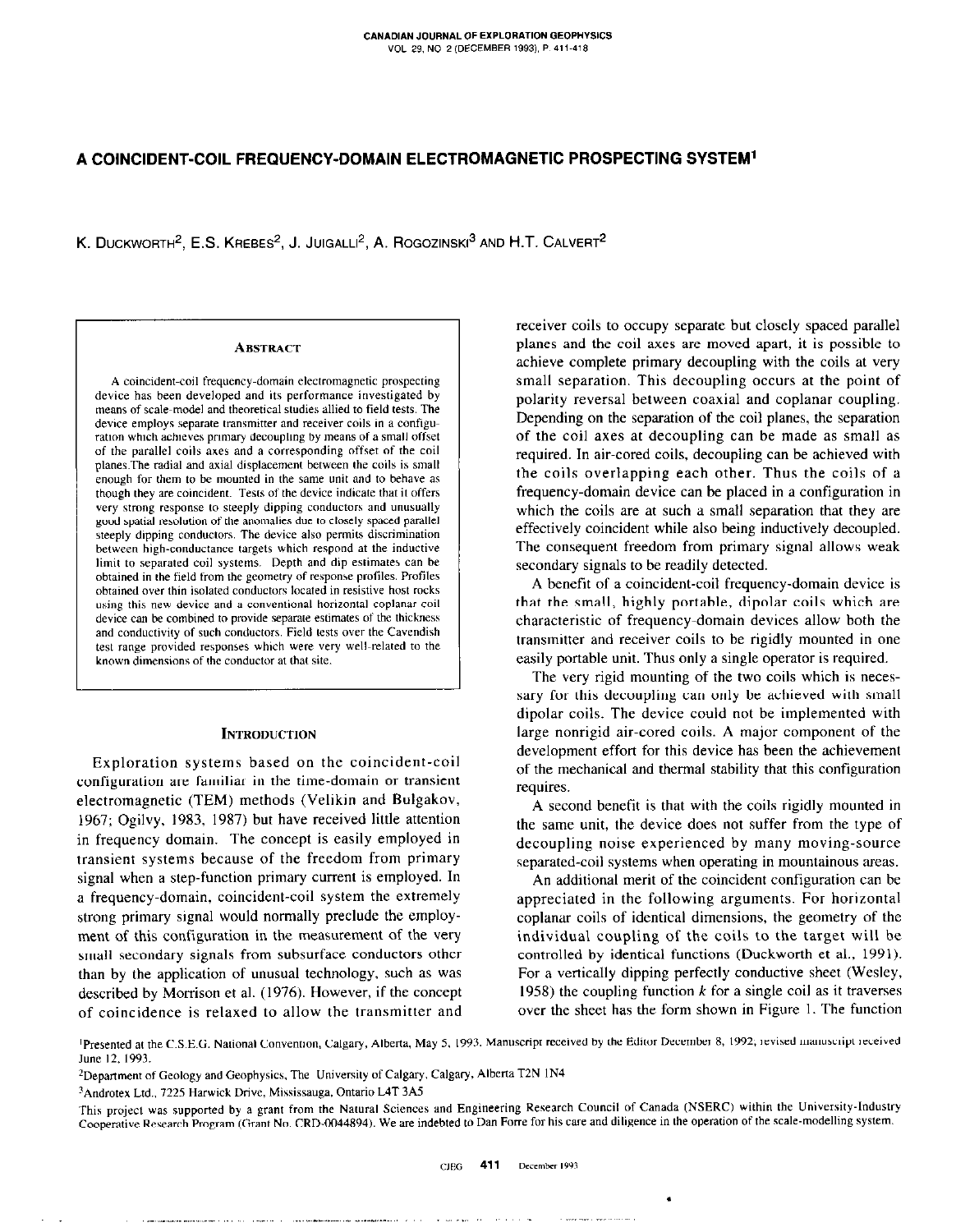

Fig. 1. The coupling function for a single horizontal search coil traversing over a thin vertical perfectly conductive sheet and the resultant coupling profiles for paired coils which are zero spaced and optimally spaced at a separation equal to the separation of the peaks on the single-coil function.

will have this form regardless of whether the coil is a transmitter or a receiver. Thus the coupling between the transmitter and the conductor  $k_{TxC}$  and between the conductor and the receiver  $k_{CRx}$  can be obtained from this single function by sampling at appropriate points on the function which represent the spatially separate locations of the two coils. The combined coupling between the target and two horizontal coils can then be obtained by taking the mathematical product of the individual couplings, i.e.,  $(k_{TxC}k_{CRx})$ .

Examination of the single coil function  $k$  indicates that optimum combined coupling to the target can be achieved by two possible coil configurations. The first of these will be achieved when the separation of the coils is equal to the separation of the peaks on the single coil coupling function. This separation will allow both coils to come to their individual peak coupling with the target simultaneously. Thus the product of these two components of coupling will also achieve maximum for this separation. Theory (Wesley, 1958) indicates that this optimum separation is I .63d (or a depth-to-separation ratio of 0.6).

It must be stressed that we are discussing absolute coupling rather than the coupling notmalired with respect to primary coupling that is conventionally employed in discussions of frequency-domain devices.

The second configuration for maximum absolute coupling occurs when the coils are coincident, because coincident horizontal coils will inevitably pass through either the positive or the negative peak on the coupling function simultaneously. The magnitude of the product of these two components of coupling will be exactly equal to that provided by the optimally spaced coils. Thus the peak coupling magnitude for the coincident coils denoted CCC in Figure I will be equal to the peak coupling magnitude for the separated coils denoted SCC. However, as the separation of the peaks on the coupling function is controlled by the depth of the target, the separated coils will be optimally separated for only one target depth. In addition, as the lateral separation between the positive and negative maxima on the single-coil coupling function also depends on target type (e.g., this separation is equal to depth  $d$  for a dipole target but 1.63 $d$  for a sheet target) the coils will be optimally spaced for only one target type. By comparison, coincident coils must achieve optimum coupling with any type of target at any depth because coincident coils must pass through the peaks on any type of coupling function simultaneously. They may also achieve strong coupling with conductive or magnetic material on the person of the operator. In this respect a coincident-coil device will behave in a manner familiar to the operators of magnetometers in that the operator will have to be clean not only of magnetic material but also of conductive material. It is also clear that responses will be noisy in areas where localized near-surface conductors are common. However, the treatment of such noise should be amenable to spatial filtering as in magnetics, but with the additional feature not available in magnetics that selection of frequency can be used to reduce noise of this type.

Thus the horizontal coincident-coil configuration offers a level of absolute inductive coupling to steeply dipping targets that can only be equalled but never exceeded by separated, horizontal, coplanar coils. The anomaly that coincident horizontal coils will provide over a vertical target will be a symmetrical double-peaked function as shown in Figure 1.

An additional benefit of small coincident coils mounted in a single unit is that they can be operated very easily with their coil planes vertical and with the coil axes directed along the line of traverse. This is a configuration which is not easily implemented with the large transmitter coils used in a TEM system, although it has been implemented in one airborne system (Hogg, 1986). In the search for vertical or steeply dipping tabular conductors this orientation of the coils will provide maximum coupling with the target at the point where both coils pass over the target and become simultaneously coplanar with the target. The anomaly that will be detected by the coils in this configuration will be a single positive peak, examples of which are provided in Figure 4.

The following discussion outlines some of the additional features of the coincident-coil configuration that have become evident as a result of studies that we have conducted. These studies have been based on theoretical and physical modelling allied to the development of prototypes of the device and field tests of those prototypes. A number of aspects of the performance of the device remain to be studied. Our work has covered preliminary tests of models located in free space, in conductive hosts and below conductive overburdens. However. the present discussion will be confined to results obtained over models located in free space. The effects of conductive hosts and overburdens deserve separate and detailed future discussion. We are concerned here only with providing the reader with a view of the immediate and considerable merits of the device, rather than reporting on a fully developed system which will require some time to achieve.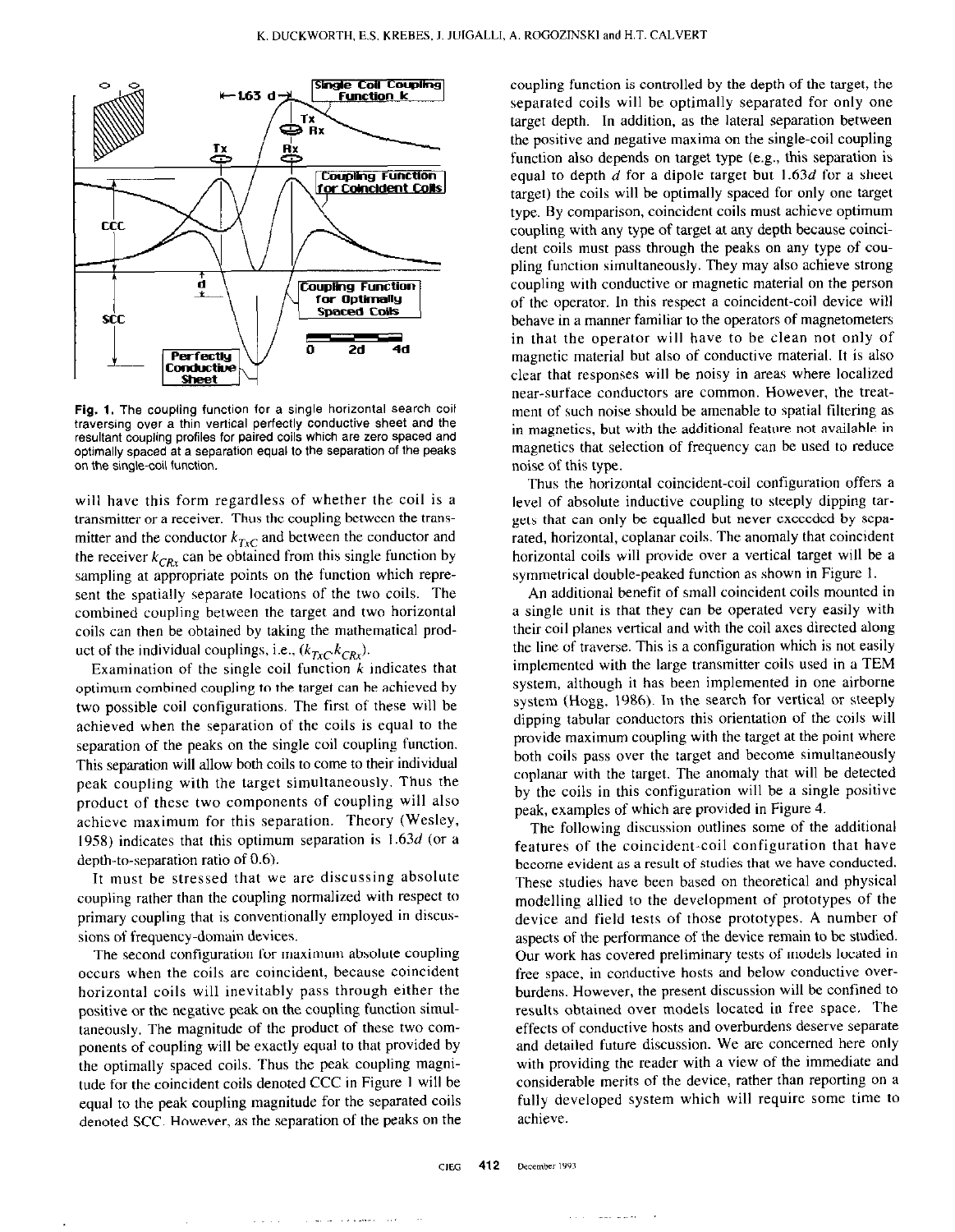## **RESPONSE MAGNITUDE**

We decided to base evaluation of the coincident-coil system on scale-model and theoretical comparison with the horizontal coplanar configuration because of the large number of studies of the horizontal coplanar coil configuration that have previously been published (e.g., Grant and West, 1965; Lowrie and West, 1965; Ketola and Puranen, 1967; Strangway, 1967; Nair et al.. 1968: Hanneson and West, 1984). In our scale modelling, we used the same coils for both configurations. The coincident coils were operated with the coil planes vertical as that will be the logical mode of operation for maximum coupling to steeply dipping targets.

In order to establish that our physical modelling system was operating as expected, we replicated the horizontal coplanar coil work of earlier authors for a vertically dipping thin sheet. These results are presented in Figure 2. Comparison of Figure 2 with the earlier studies of Strangway (1967), Ketola and Puranen (1967) and Nair et al. (1968) shows these results to be in excellent agreement with those studies.

The coincident vertical-coil response over the same target, using the same coils that were used to obtain the coplanar coil results, are shown in Figure 3. The response parameter  $\alpha$ used in Figure 2, with its dependence on coil separation  $(L)$ can not normally be employed to characterize responses obtained with coincident coils. However, as we were using the same coils and the same target at the same depths, we related the coincident-coil responses to the response parameters used in Figure 2. In addition, we employed whet we termed a device-independent response parameter ß defined as:

 $\beta = \sigma t^2 \mu \omega$ ,

which maintains the dimensionless character of the response parameter by using  $t^2$  instead of tL so that it does not depend on the coil separation of the device  $(L)$ . These values are presented in brackets in Figure 3. Interpretation of conductor



#### $Response$  Parameter  $\alpha$  =  $6t$ uwL

Fig. 2. Anomaly index diagram for horizontal coplanar separated coils over a vertically dipping thin sheet conductor obtained by means of physical scale modelling.

and the same security and

 $\sim$  2000  $\sim$  2000  $\sim$  2000  $\sim$  2000  $\sim$  2000  $\sim$ 



Fig. 3. Anomaly index diagram for vertical coincident coils over a vertically dipping thin sheet conductor. Note that the  $d/L$  values relate to the separated horizontal coplanar coils and that the scale magnitudes were normalized with respect to the primary signal provided by the coils when they were in the horizontal coplanar configuration.

quality based on this parameter yields values of conductance thickness product ( $\sigma t^2$ ) rather than conductivity thickness product  $(\sigma t)$ . As noted by one of the reviewers this suggests that a combination of a coincident-coil survey and a survey using separated coils would permit  $t$  and  $\sigma$  to be determined independently. This is indeed the case and tests with the modelling system show that it works very well for a single conductor located in free space. It does not work for the zone A conductor at Cavendish as discussed later. Users may consider the cost of two surveys to obtain independent estimates of  $t$  and  $\sigma$  are unjustifiable. Theory, however, indicates that the necessary information can be obtained from the coincident-coil system alone if profiles with both vertical and horizontal coil configurations are obtained over the target. This will require the development of response diagrams of the type presented in Figure 3 for the horizontal coincident-coil configuration.

The zero spacing of coincident coils provides no means of expressing depth in a dimensionless form relative to coil separation. Therefore, in Figure 3 we retained the  $d/L$  values as they related to the separation of the coils used in the horizontal coplanar coil study. In TEM interpretation, coil size is commonly used as a reference dimension but the use of small dipolar coils in frequency domain prevents the use of coil size as a reference dimension. A dipolar coil is, from the theoretical point of view, a coil of almost vanishing dimensions. Thus, diagrams of the type shown in Figure 3 can not be used in depth determinations because model depths measured in centimetres can not be converted to full-scale depth if the coil system provides no scalable linear dimension. Diagrams of the type shown in Figure 3 are useful only as a means of evaluating conductor quality in terms of conductance-thickness product but for that use they could be greatly simplified because they do not have to incorporate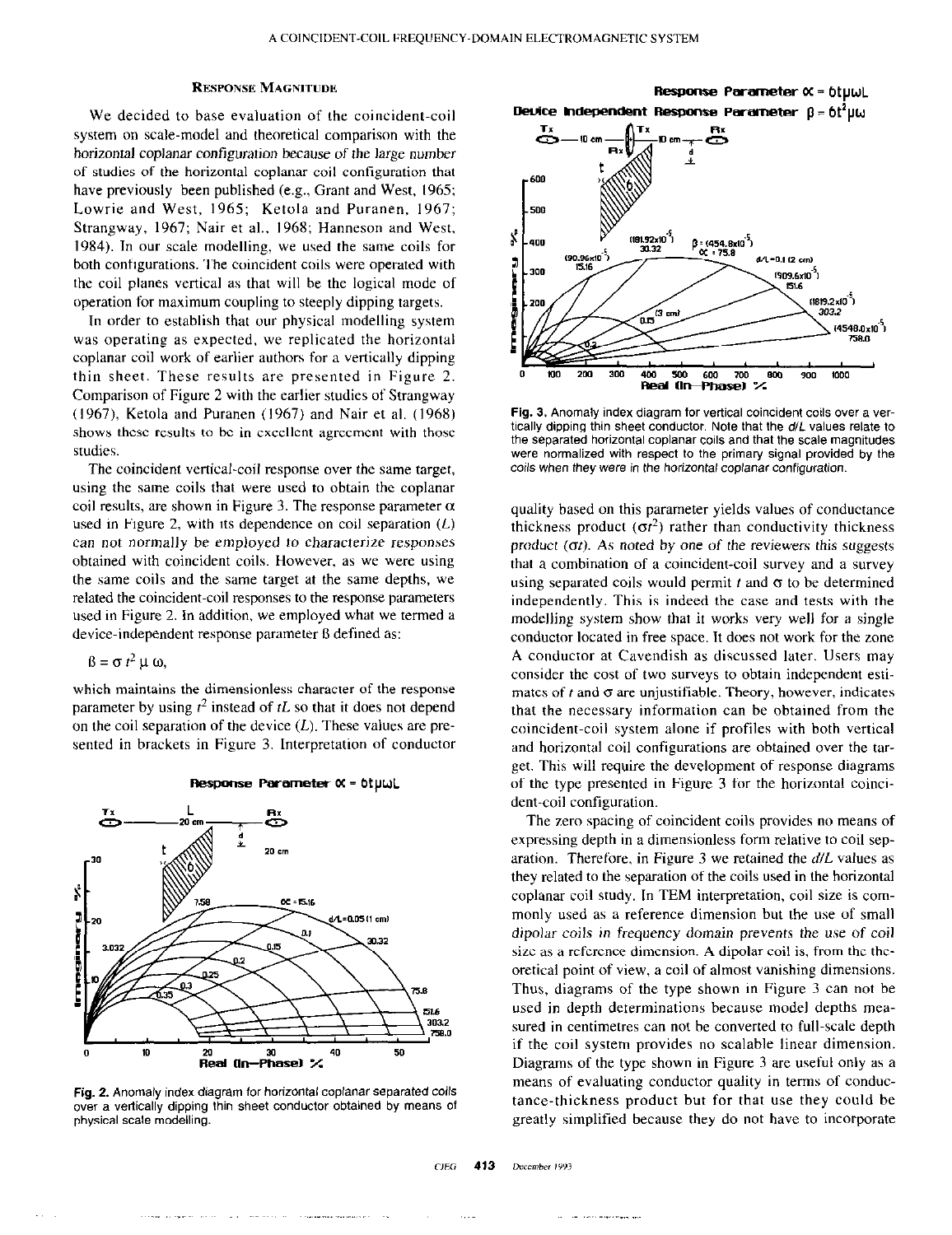depth information. Figure 3 is presented in the format of Figure 2 to facilitate comparisons with the horizontal coplanarcoil system. Depth values can be obtained by alternative means as described later.

It might be argued that practical coils will not respond to each other as dipolar coils at the small separation inherent to this concept but if the coils are inductively decoupled they do not respond to each other at all. The field geometry that will be important is the field experienced by the target conductor, which will be dipolar if the target depth exceeds five coil diameters. This is a condition which will prevail in the majority of exploration environments.

The relative plotting scales in Figures 2 and 3 should be noted. The decoupled coincident coils provided no signal with which the recorded secondary signals could be compared. We therefore normalized all recorded signals with respect to the signal recorded with the same coils horizontal and coplanar in free space at a separation of 20 cm. This provided a direct comparison of secondary signal magnitudes between the two configurations.

The choice of 20-cm separation was dictated by physical constraints of the modelling system. This was the minimum coil separation at which the coils could traverse over the model for depth-to-separation ratios as small as 0. I without colliding with the model. However, the choice of coil separa~ tion did not affect the results displayed in Figures 2 and 3. Had we, for example, employed a separation of IO cm and halved all depth and thickness values with a corresponding increase in target conductivity by a factor of 4, the coplanar results would, by the requirements of scaling theory (Sinclair, 1948). have been identical to those portrayed in Figure 2. In addition, the coincident-coil responses normalized to the 10-cm separation would have been identical to those shown in Figure 3.

The comparison of Figures 2 and 3 shows that the response of vertical coincident coils was stronger than that of separated horizontal coils for all target depths. For  $d/L = 0.1$ the ratio of the two responses was approximately  $20:1$ . Perfect conductor theory indicates that for truly coincident vertical coils, this ratio should be 52:1 for  $d/L = 0.1$ . This discrepancy between theory and the scale-model data resulted from the relative positioning of the model coils which  $-$  to achieve decoupling  $-$  were displaced from each other by 2.5 cm radially and 2 cm axially while target depth was 2 cm when  $d/L$  was 0.1. In addition, the coil diameters were 1.5 cm so that they could not behave as coils of vanishingly small dimensions as the theory assumes. The theoretical model was developed to allow the modelling of radial and axial offsets which showed that a combined radial offset of 2.5 cm and an axial offset of 2 cm reduced the ratio to approximately 25:1. A ratio of approximately 25:1 from theory and 20:1 from the scale-model data are in reasonably good agreement, particularly as coil size has not been taken into account in the theoretical model. In the full-scale field environment the configuration of the coils would more closely match the zero radial and axial offset assumed by

theory so that it may be anticipated that a ratio approaching 52:1 for  $d/L = 0.1$  would be more realistic in a full-scale survey.

The much stronger response of the vertical coincident coils is understandable because at peak anomaly the coincident coils were located approximately 2 cm above, and coplanar with, the target. The horizontal coplanar coils at peak anomaly over the same target, at the same depth, were located at a distance of approximately IO cm from, and perpendicular to, the target, thereby being significantly less well coupled to the target.

For greater target depths the responses of the two coil configurations became closer in magnitude but the coincident response exceeded the coplanar response for all depths as considerations of coupling predict. Thus the coincident-coil configuration is potentially more effective than a separatedcoil system for deep exploration.

# SPATIAL RESOLUTION

The relative performance of the coincident vertical coils and the same coils in the horizontal coplanar configuration  $(20$ -cm separation) when traversed over a closely spaced group of vertical sheet conductors is shown in Figure 4. The spacing of the conductors was varied from a maximum of 3 cm to a minimum of 1 cm in steps of I cm with the depth remaining at 2 cm throughout.

The coincident-coil anomalies provided a clear indication of the presence and relative conductance of three separate conductors when the target spacing was 3 cm. The smaller conductor spacings caused a loss of resolution but even at a spacing equal to half of the depth, the response did indicate that the anomaly was due to a close grouping of conductors. By comparison it would have been very difficult to identify that the coplanar-coil anomalies were caused by a grouping of separate conductors, even at the largest spacing of the conductors. The larger spacing of the coincident-coil profile peaks compared with the actual separations of the conductors was possibly due to mutual interaction between the conductors. However, it may also have been a consequence of the over-scale size of the coils used in the modelling system.

An indication that more than one conductor was involved was provided in the coplanar-coil profiles by the isolated imaginary anomaly caused by the low-conductance target, A, as the leading coil passed over it from the left. This target had little influence on the real component. A corresponding imaginary anomaly would have occurred as the second coil passed over this conductor but that would have occurred when the system also straddled the two high-conductance targets so that this effect was overwhelmed by the response of those targets.

Clearly the vertical coincident-coil configuration achieves spatial resolution of the responses of closely spaced conductors which is significantly better than can be achieved with separated horizontal coils. Figure 4 also shows that the coincident coils indicated the relative conductance of the two strong conductors (B and C) yet the separated horizontal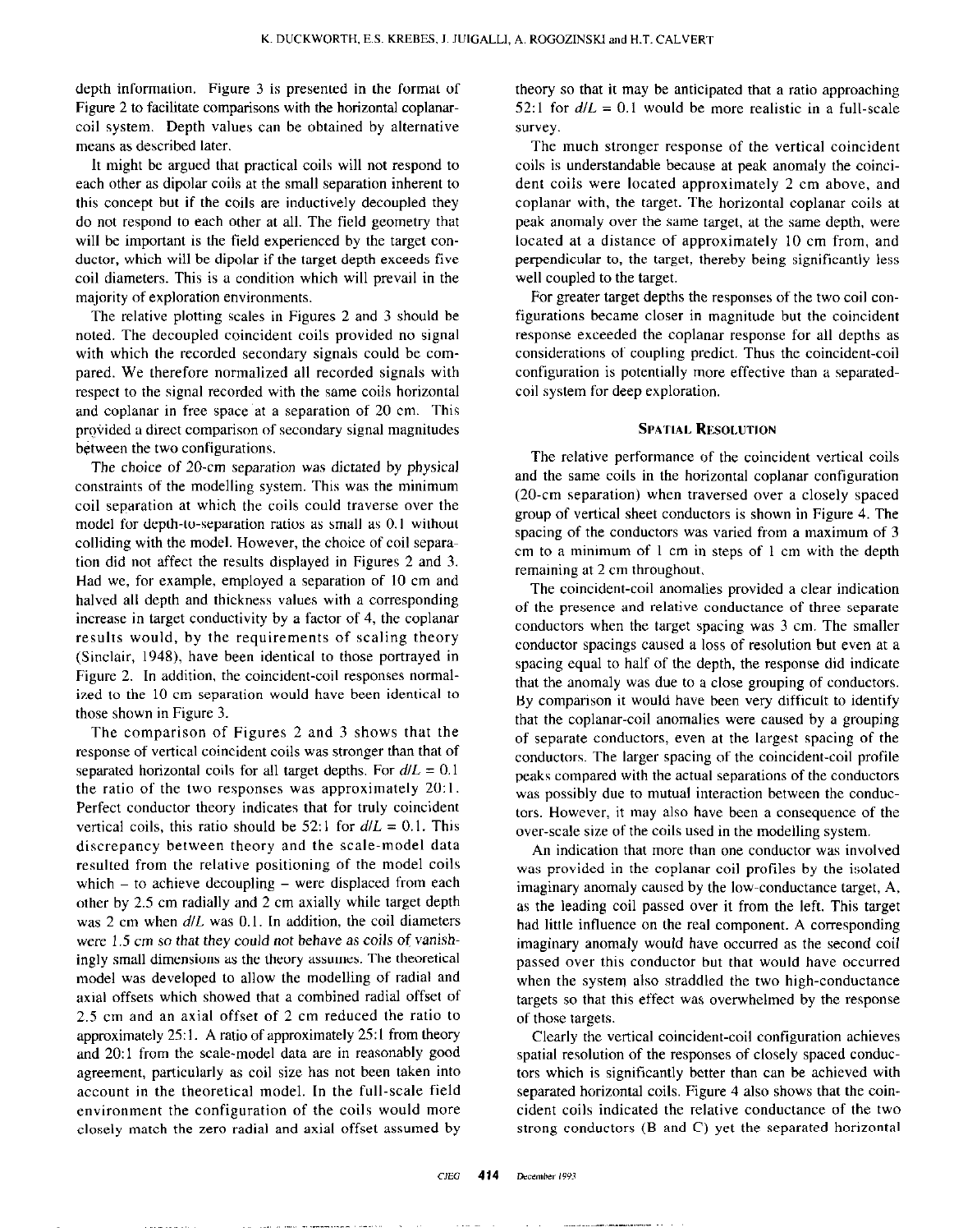

Fig. 4. (a) and (b). The responses of vertical coincident coils when traversed over a closely spaced group of vertically dipping thin conductors demonstrate that the coincident-coil system was able to indicate the presence and relative conductance of all three conductors. The same coils in horizontal coplanar separated configuration could not provide this level of spatial resolution.

coplanar coils responded to the same conductors at close to **DEPTH AND DIP DETERMINATIONS** the inductive limit. This indicates that the coincident coils also provided a level of conductance resolution that the separated coils were unable to match. This is confirmed by the response diagrams of Figures 2 and 3 which show that the coincident-coil response contours for high values of the response parameter in Figure 3 are not crowded against the real axis. thereby allowing high-conductance targets to display distinctly different responses. By comparison, in Figure 2 the crowding of the high-conductance responses against the real axis shows that targets of high conductance produce almost indistinguishable responses when surveyed by separated coplanar coils. It is, however, notable that the low-conductance contours in Figure 3 are more closely bunched than in Figure 2 so that the separated-coil system will be better able to resolve the responses of low-conductance targets than will the coincident-coil system.

A good deal more work remains to be done to fully establish what appear to be remarkable spatial resolving powers of the coincident-coil system.

Depth information can be obtained from coincident-coil profiles by an analysis of the geometry of the profiles, much as is done in the interpretation of magnetic profiles. In this context the type of anomaly provided by traversing with the coincident-coil planes horizontal is best suited to this type of analysis. An example of the double-peaked anomaly which horizontal coincident coils provide over a perfectly conductive, steeply dipping sheet is illustrated in Figure 5 for a range of depth values. The depth of the target is very clearly indicated by the separation of the peaks while the dip direction and magnitude are readily determined by the ratio of the peak magnitudes with the enhanced peak lying over the downdip side of the target.

Figure 6 presents a plot of peak separation versus depth to a vertical thin sheet conductor determined by means of physical scale modelling and by perfect conductor theory. The scale-model data inevitably produced separate plots for the real and imaginary components of the response. While the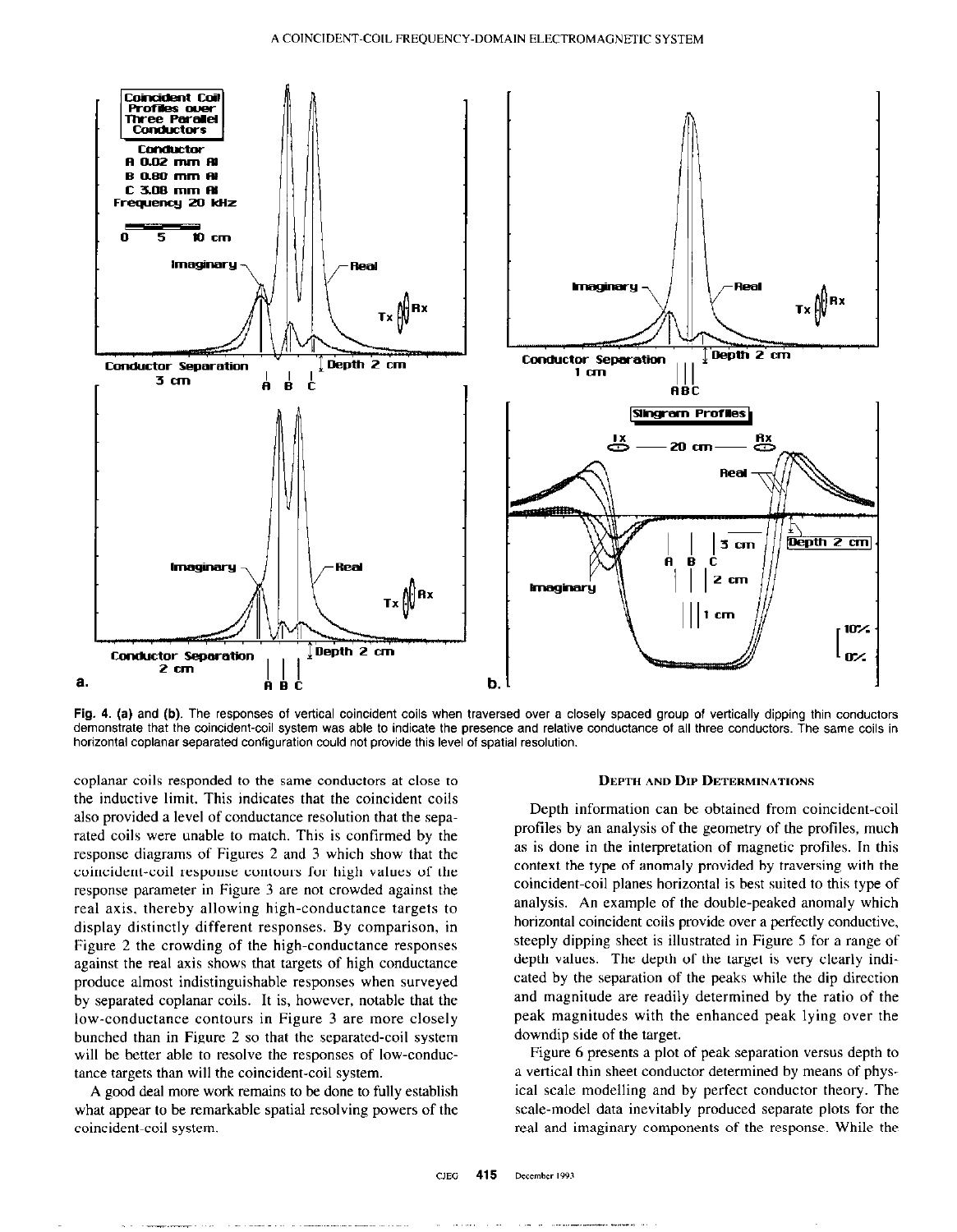

Fig. 5. Depth and dip of conductors can be derived from the geometry of profiles obtained with horizontal coincident coils.



Fig. 6. Depth to the real and imaginary concentrations of the induced current can be determined from profiles obtained with horizontal coincident coils by means of the linear relationships between depth and peak separation displayed here for scale-model and theoretical data.

scale-model data displayed some experimental scatter, we found no evidence that the relationship between depth and peak separation was any other than linear. The perfect conductor theory also indicated a linear relationship and the gradients of the scale-model real component and theoretical data proved to be in good agreement.

The separate real and imaginary intercepts on the zero depth ordinate axis (depth to top edge) arise because the greatest concentrations of real and imaginary components of current lie at different locations below the edge of the sheet. The imaginary current concentration is located closer to the top edge of the sheet than is the real, as discussed by Duckworth (1988) and by Duckworth et al. (1991). Thus, even for an outcropping conductor the peak separation will not be zero. As target conductance was increased so that both components of current become concentrated closer to the edge of the sheet (not shown), these intercepts diminished but the gradients were unchanged as far as our experiments could determine. Estimation of depth to the individual components of the induced current requires only that the peak separation be divided by the appropriate gradient displayed in Figure 6, regardless of the scale at which the survey is conducted. Thus, for example, with a gradient of 1.55 a real component peak separation of 50 metres would indicate a depth to the real component current of 32.3 metres.

The current locations determined in this way will not provide an indication of the true depth of the top edge of the conductor but they will provide very effective drilling targets. Thus, there is little need to develop a method of obtaining true depth to the top of the conductor although one could be developed. The simple procedure described above has the merit of being applied by the operator in the field. Theoretical modelling indicates that even when the target dip is as low as 60 degrees, the conversion of peak separation to depth using the vertical conductor gradients is still a good depth indicator. A very similar depth determination procedure was described by Duckworth et al. (1991) for application to horizontal coplanar-coil data transformed to remove the effects of coil separation, i.e., to generate synthetic coincident-coil data. In that discussion, it was shown that peak separation as a depth indicator was reliable over wide depth ranges even in circumstances where the conductor dip was quite shallow or where phase was inverted by the presence of conductive overburden.

A coincident-coil survey will normally operate with the coil planes vertical to take advantage of the very good coupling to steeply dipping targets provided by that orientation. However, when a target is detected, the section of traverse over that conductor can be immediately repeated with the coils horizontal so that depth to the induced current components can be estimated by the simple linear procedure described above. In addition, the dip direction and magnitude can be determined by reference to the plot of peak ratio versus dip presented in Figure 7. The results presented in Figure I were obtained by physical scale modelling using a target of very high conductance and by perfect conductor theory. It remains to be determined if significant deviations from this relationship will occur as conductance is decreased. The preliminary study we have conducted indicates that use of the plot shown in Figure 7 will provide good dip estimates in a wide range of cases.

## PRELIMINARY FIELD RESULTS

Results obtained over the zone A conductor at the Cavendish test range (line C) in Ontario, Canada, with our first prototype of the coincident-coil device operating in vertical-coil mode are shown in Figure 8. The results are expressed in amplified coil-output voltage. We intend to adopt normalization to transmitter current in later developments. The imaginary component profiles have been inverted to avoid confusion between the two components.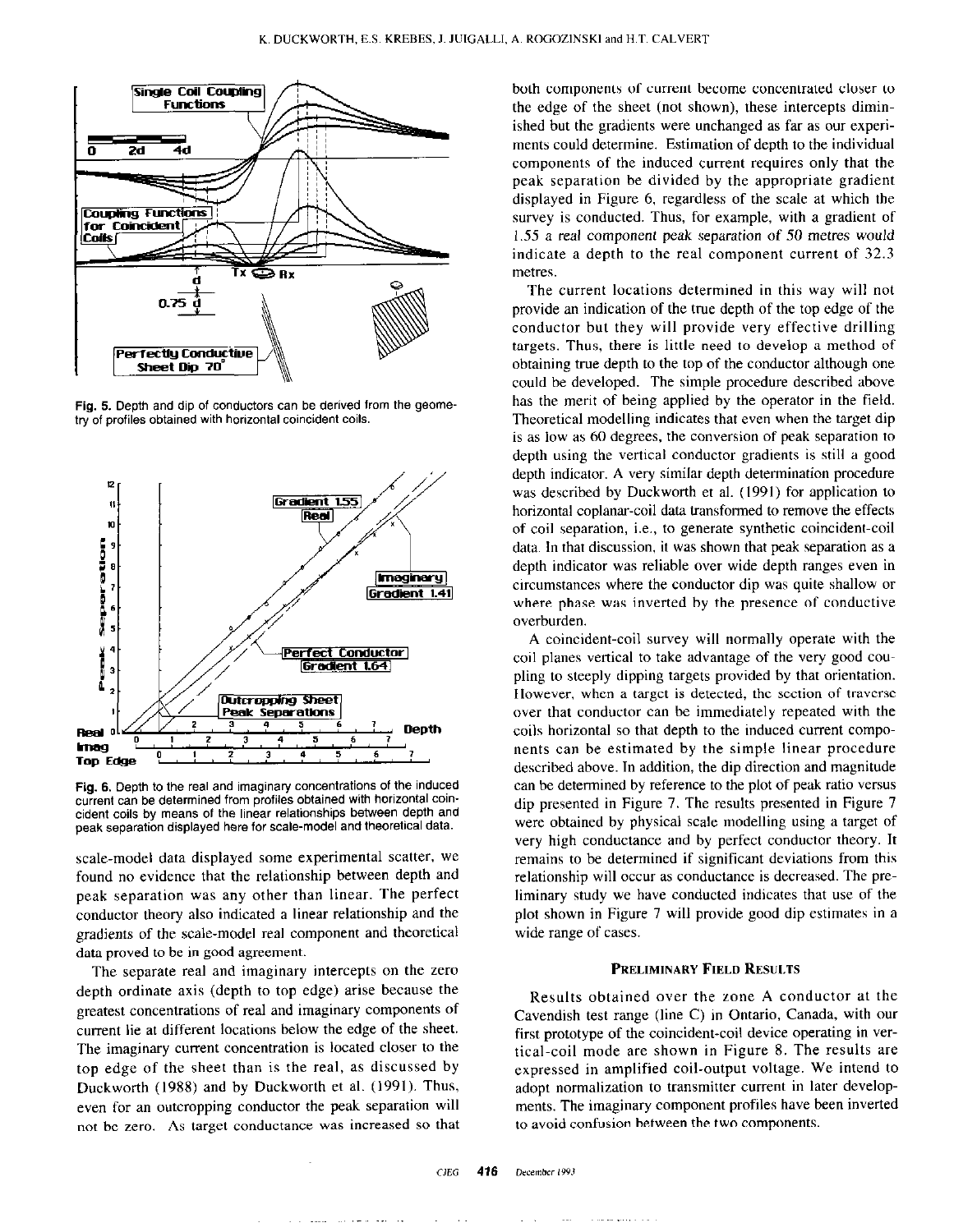

Fig. 7. Dip estimates may be obtained from peak ratio obtained from horizontal coincident-coil profiles as shown in this plot of scale-model and theoretical data for a range of dip values.

These results demonstrate the single peak-type of anomaly to be expected from this mode of operation. Of particular interest is the reduced width of the anomaly at lower frequencies. This suggests that weak conductors which are unresponsive at low frequencies flank the main conductor. The real-to-imaginary ratio moves to higher values for the lower frequencies, which appears to be the converse of what would be expected. However, if weak flanking conductors are present, their influence on the imaginary component would become more significant at higher frequencies. Thus the 300.Hz data appear to provide the best basis for estimates of the quality of the high-grade core conductor. At 300 Hz the data indicates a real-to-imaginary ratio of approximately 2:l. In Figure 3 this real-to-imaginary ratio indicates a device-independent response parameter ( $\beta$ ) of 300 x 10<sup>-5</sup>. For a frequency of 300 Hz this gives a conductance thickness product of I .27 Sm.

Drilling results for the Cavendish A conductor presented by Williams et al. (1975) show that it is a tabular body 3 m thick consisting of 10% sulphides. It is located at a depth of 1 to 3 m and dips at 50° to the east within a zone of lower grade (2%) sulphides which is approximately 35 m thick. The sulphides are hosted by resistive gneisses. Thus, it appears that the interpretation presented above of a high-grade conductor flanked by lower grade conductors is a good representation of the actual conductor. The conductance thickness product estimate of 1.27 Sm and the drilled 3-m thickness of the conductor indicate a resistivity of 7  $\Omega$ -m (conductivity 0.14 S/m). This resistivity is comparable to the figure of 10  $\Omega$ -m employed by Strangway and Koziar (1979) in theoretical models of the zone A conductor. However, electrical logs of drill holes through the high-grade sulphides presented by Mansinha and Mwenifumbo (1983) showed an average resistivity of 1  $\Omega$ -m. The somewhat high resistivity indicated by our survey suggests that even at 300 Hz the response was not free of the influence of the low-grade halo.



Fig. 8. Vertical coincident-coil profiles obtained over the zone A conductor at the Cavendish test range in Ontario. Note the reduction of anomaly width at 300 Hz which indicates that weak conductors which flank a high-grade core become unresponsive at tow frequency. The imaginary component profiles have been inverted to avoid confusion between the two components.

It is also notable that the observed anomalies display an asymmetry, with enhancement to the east. This possibly reflects the dip of the core conductor but it may also represent the fact that the flanking low-grade zone is thicker to the east than the west.

The only horizontal coplanar-coil survey data we have found for this site was obtained at 2400 Hz with a coil separation of 200 ft. These profiles with a real anomaly of 60% and an imaginary of 15% indicate a value of 46 for  $\alpha = \sigma \mu \omega L$  (see Figure 3) which, for this coil separation and

 $CIEG$  417 December 1993